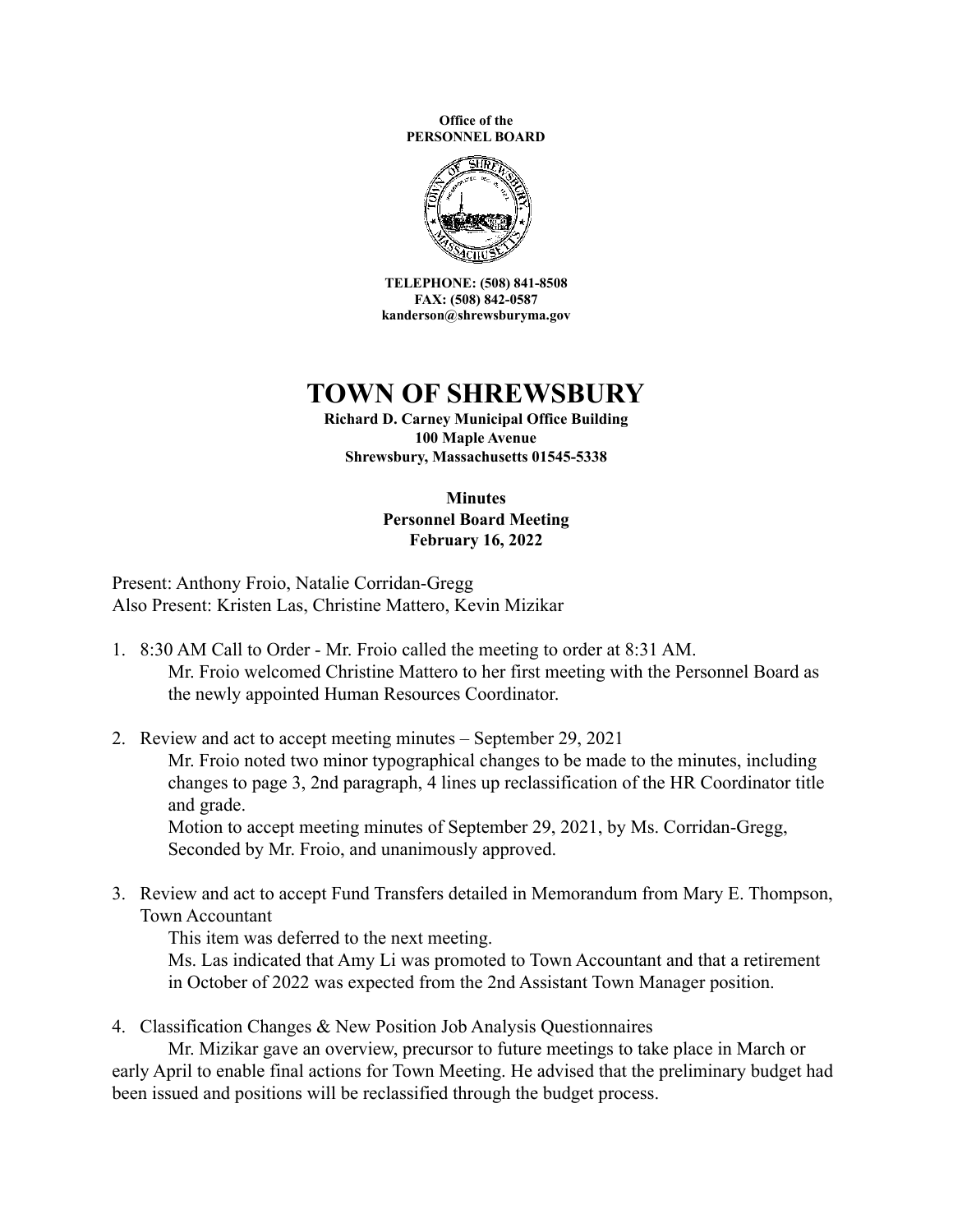A reclassification of the Deputy Fire Chief was discussed. The position is currently in grade 9. Mr. Mizikar believes it should be grade 10 as are higher level managers in DPW. The position also holds Emergency Management duties, management of 40 firefighters, and from a pay standpoint it is not competitive. Being in the upper quadrant of grade 10 would be more competitive from a salary standpoint. For example, Marlborough's Deputy Fire Chief position is \$110,000.00.

Ms. Corridan-Gregg and Mr. Froio advised that they agree with these three reasons for longevity,retention and internal and external equity..

If a reclassification of Assistant Civil Engineer in title only to fit industry standard is necessary was discussed. The engineering industry tends to refer to this position by the title of Senior Civil Engineer. Mr. Frioio advised that this would be a Department Head title recommendation only as Assistant and Senior are interchangeable in the industry and a full reclassification would not be necessary.

A discussion then ensued on the evolution in Public Works where the reclassification of Parks & Recreation Department has become evident. Mr. Mizikar proposed that Ms. Angela Snell transition from Superintendent of Public Facilities and Parks to a similar but not exact position to Director of Parks and Recreation to also handle energy efficiency & climate resiliency. In the past the Town has only used fees to fund the programs. During the pandemic it became evident that free activities and community involvement were needed and wanted. But without fee funding programs could not be enhanced, some could not continue, and employees had to be furloughed. Programs are anemic and a Town the size of Shrewsbury should be able to provide more. The needs of the Town have changed over time. Ms. Corridan-Gregg acknowledged there were negatives that were brought on by the pandemic but spoke on the positives she was hearing in this conversation. This shift in a Director change is a positive reaction to what the Town needs, and what the Town needs has to be the priority. The necessity of direct service to Townspeople and children is evident, and funding for programs. The goal is to do better and Parks & Recreation, energy efficiency, and climate resiliency will be prioritized under the direction of Ms. Snell.

Mr. Mizikar advised that with this proposed change Cemetery, Facilities will remain under DPW.

Mr. Froio acknowledged that the DPW Director and Mrs. Snell has done tremendous work over the years and that the makeup of the DPW was thought to be the right fit at the time. But he and Ms. Corridan-Gregg commended the administration for seeing where change is needed and pressing forward with what has come to the forefront of importance for the people and children of the Town.

Timing is important before Town Meeting.

- 5. FY 2023 Work Plan
	- a. Personnel Bylaw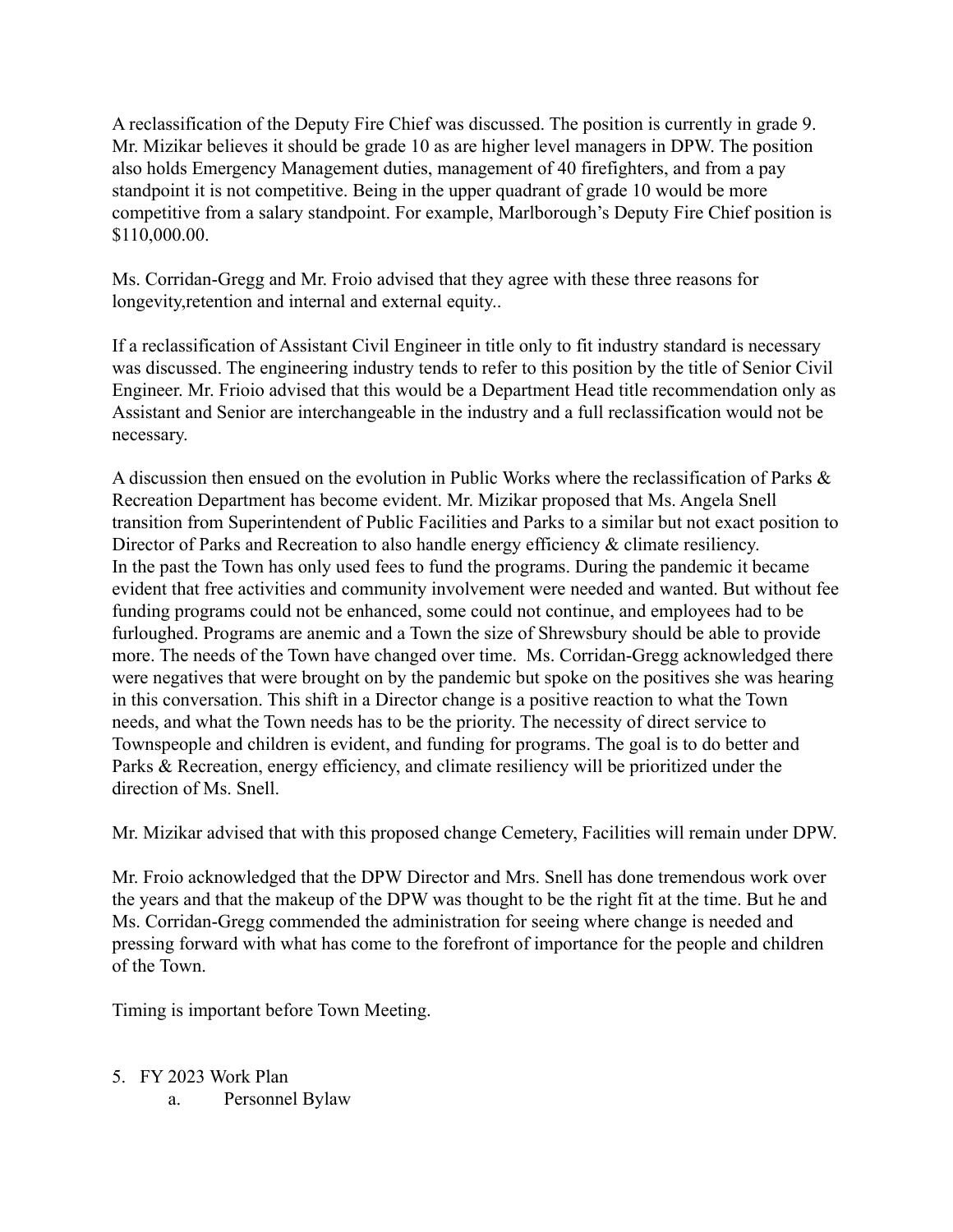1. Military Leave. State enacted the "Brave Act."

Mr. Mizikar gave a summary of the current Military by- law and Brave Act. Including wage difference being paid while deployed and maintained accrual. A Lieutenant in the Police Department inquired as well as the Veterans Services Director if the Law must be approved by the local government.

Mr. Mizikar advised how positions are currently back filled with deployment and how many employees will be affected by adoption.

Mr. Froio reviewed the wording of the Brave Act.

2. Sick leave to be used for personal incapacity.

Mr. Mizikar reviewed in the wording of the by-law it is unable to be used for family members, so called "family sick." Sick Leave plans offer 80% for short term disability after 5 days. The yearly accrual of five sick days is allotted to Full-time employees. They can cash in unused sick days or roll over days to vacation at the end of the year. Budget wise the cost is approximately \$50,000.00.

Ms. Corridan-Gregg reviewed the concept of corporate "paid time off", sick and personal combined, vacation time and short term disability.

Mr. Froio reviewed FMLA utility and work from home as well as the privilege of the sick leave plans benefit.

Mr. Mizikar reviewed the accrual of sick days.

b. Cost of Living Adjustment - Town meeting approval needed. We have seen 44 towns commit, on average in a 2.3% range. Considering the factors of inflation, a social security increase, Mr. Mizikar projected it at above 2%, possibly 2 ¼ or 2.3 or 3% including the performance. based appraisal system.

> Mr. Froio indicated we historically justify a COLA increase, internal  $\&$  external. In asking the question, what does this board use to evaluate? Typical evidence: Cost of living, what are competitors doing, retention and where are we with bargaining units. Is there makeup needed from years past? What has Franklin, Danvers, and other comparable and surrounding municipalities done?

> Mr. Froio advised on next steps. Data is still needed and the final percentage will need to include COLA & Performance.

Ms. Corridan-Gregg provided a summary of bonuses where COLA does not exist. The rating system for performance. The system of the top tier receiving a higher percentage, the middle with slightly less and the bottom with 0 but with coaching